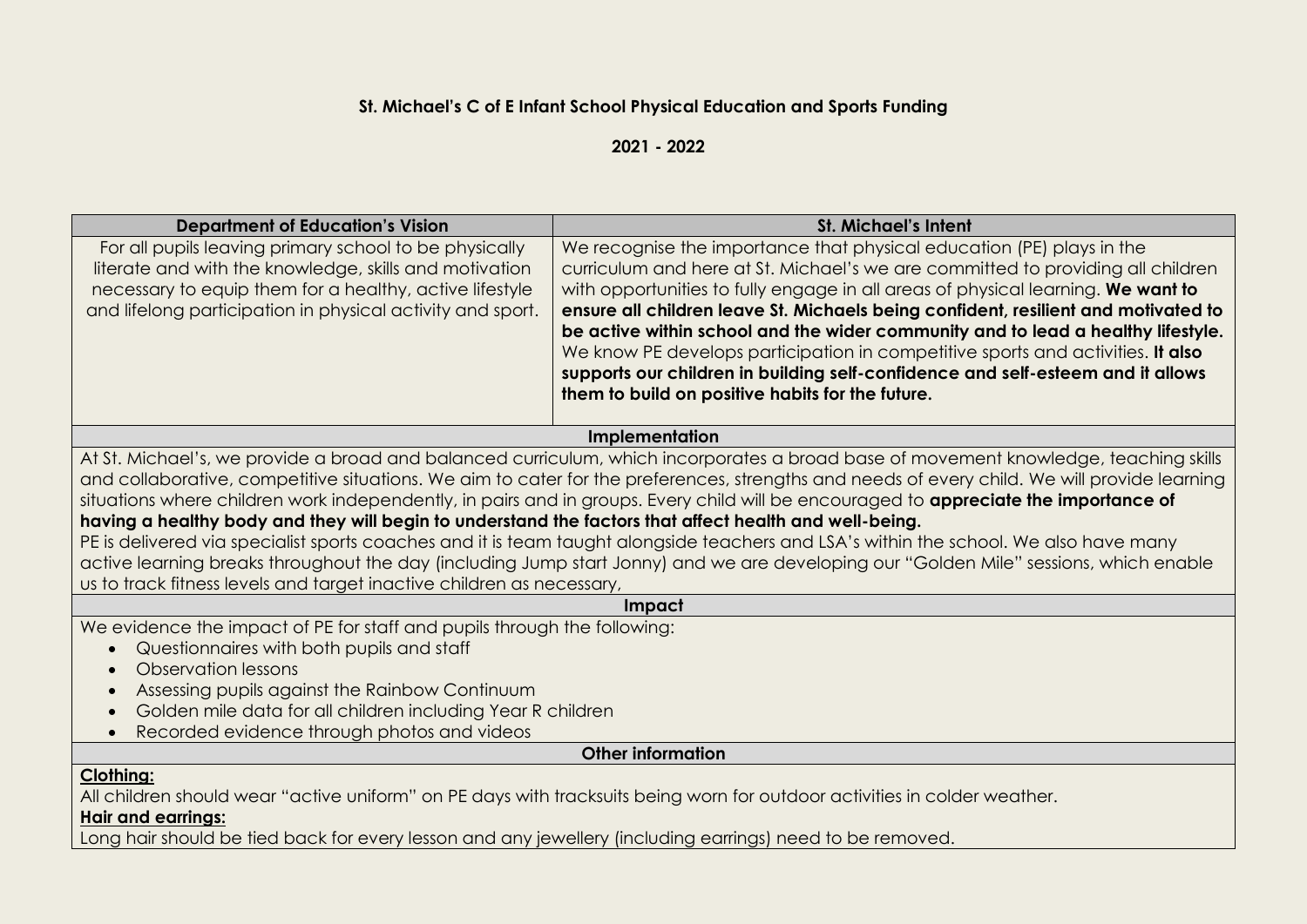### **Extra support:**

Children, who receive extra support or SEND children, will be identified through early assessment (Golden mile) and will receive extra support via teachers and sports coaches.

## **Gaps in learning from lockdown 2020 – 2021**

All years have lost "being active".

**How the gaps will be addressed**

\*Enrichment activities for less active children

\*Active play times and lunchtimes

\*Lunchtime club on a Friday (Premier Sports)

#### **Action points:**

\*Develop enrichment activities to support less active children (see plan below). \*Use the Rainbow Continuum to assess progress in all children across the PE curriculum.

# **5 Key Indicators for funding – laid out by the DfE 1.** The engagement of all pupils in regular physical activity – kick-starting healthy active lifestyles **2**. The profile of PE and sport being raised across the school as a tool for whole school improvement **3.** Increased confidence, knowledge and skills of all staff in teaching PE and sport **4.** Broader experience of a range of sports and activities offered to all pupils **5.** Increased participation in competitive sport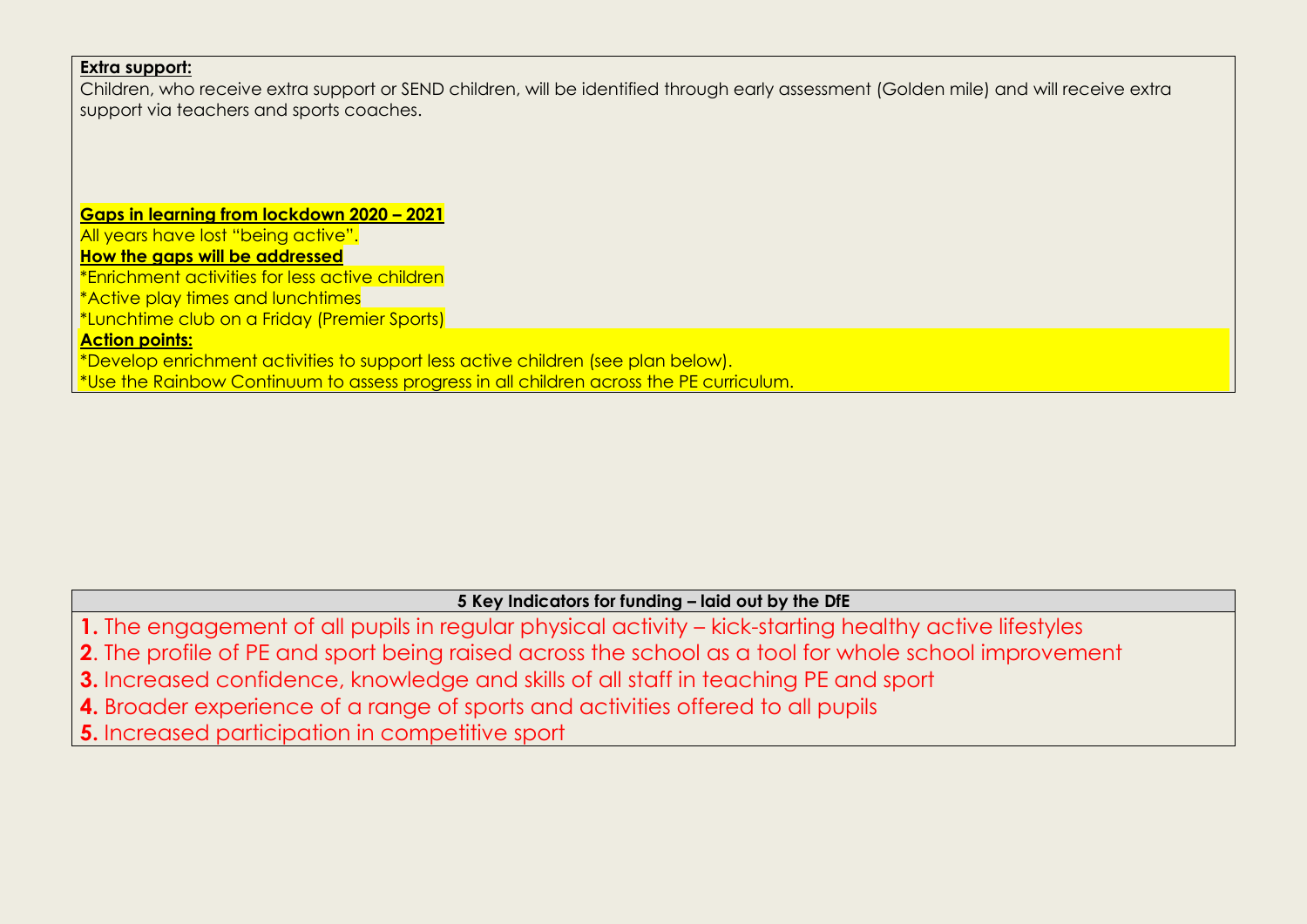St. Michael's C of E Infant School P.E Pledge

We offer a **P**hysical **L**earning **EDGE**

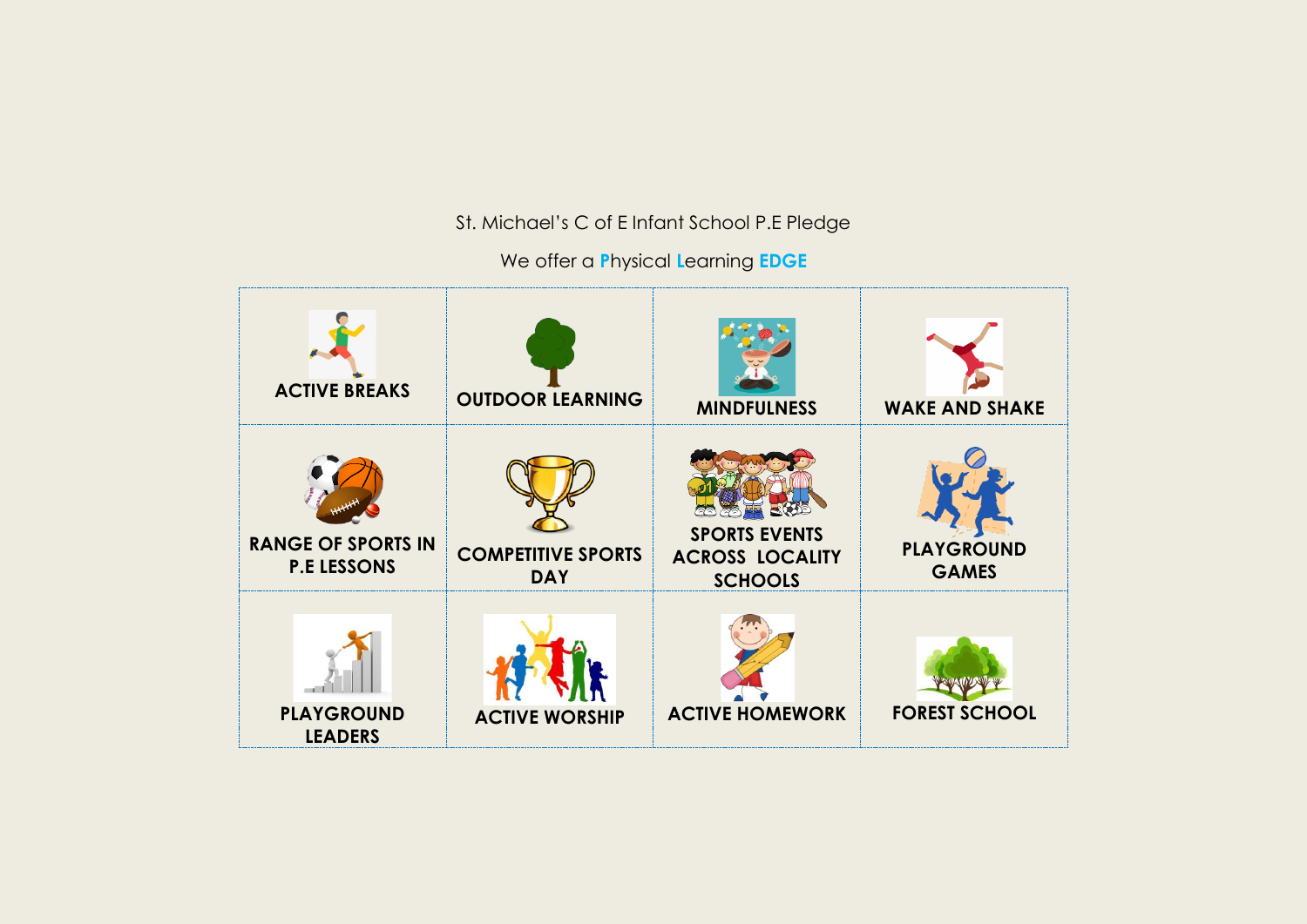#### **St. Michael's C of E Infant School Physical Education and Sports Funding**

#### **2021- 2022**

|                 | St. Michael's Primary Physical Education and Sports Premium Funding |                        |                  |                           |                               |  |  |  |  |  |
|-----------------|---------------------------------------------------------------------|------------------------|------------------|---------------------------|-------------------------------|--|--|--|--|--|
|                 |                                                                     | $2020 - 21$            |                  |                           |                               |  |  |  |  |  |
| Total number of | <b>Total for</b>                                                    | <b>Carried forward</b> | <b>Total for</b> | Total estimated spend for | <b>Total left after spend</b> |  |  |  |  |  |
| pupils on role  | 2021-2022                                                           | 2020 - 2021            | 2021-2022        | 2021 - 2022               |                               |  |  |  |  |  |
| 41              | £16,410                                                             | £5,231                 | £21,641          | £21,641                   | N/A                           |  |  |  |  |  |

**Key achievements to date**

- Children now participate in regular, physical rest breaks and an impact can be seen in the classroom-learning environment.
- Curriculum equipment has been replenished, enabling all children to participate fully in a range of sports and activities and at a level of challenge appropriate to them.
- Children are regularly engaged in 'outside learning' as part of the curriculum and are involved in active playtimes and lunchtimes.
- Children are exposed to a broader range of sports through our immersion opportunities and our working alongside a specialist sports coach.
- Enrichment learning has been introduced to focus upon the less active children.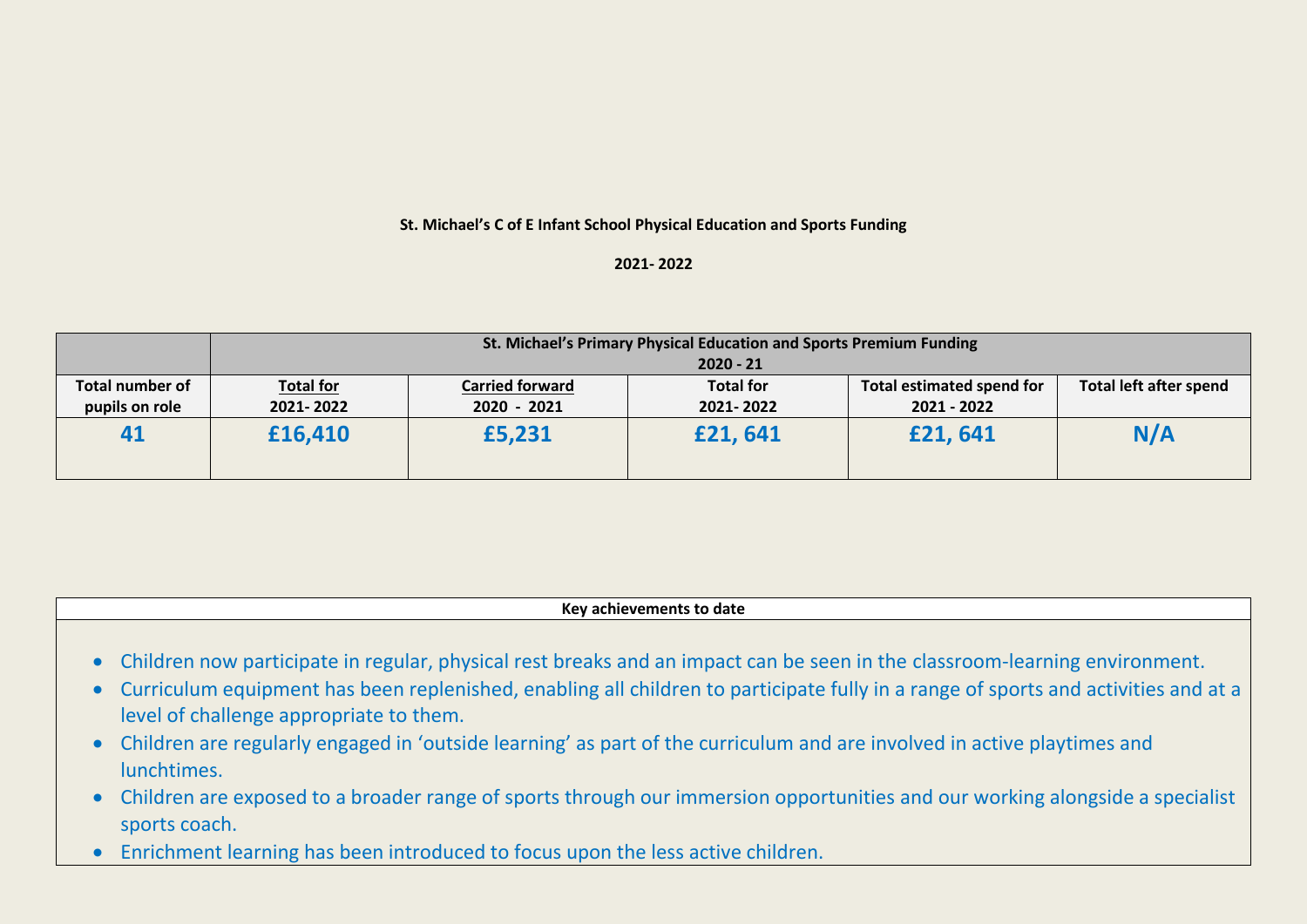"Golden mile" is continuing (weekly) to develop pupil participation and increase physical activity.

| Key Indicator $1 -$ Engagement of pupils in regular physical activity                                                    |                                                                                                                                                               |                                                                                                                                                                                                                                              |                                                  |                             |                                                                                                                                                      |                                                           |
|--------------------------------------------------------------------------------------------------------------------------|---------------------------------------------------------------------------------------------------------------------------------------------------------------|----------------------------------------------------------------------------------------------------------------------------------------------------------------------------------------------------------------------------------------------|--------------------------------------------------|-----------------------------|------------------------------------------------------------------------------------------------------------------------------------------------------|-----------------------------------------------------------|
| <b>School focus</b>                                                                                                      | <b>Evidence of need</b>                                                                                                                                       | <b>Action plan</b>                                                                                                                                                                                                                           | Who                                              | Time<br>scale               | <b>Funding</b><br>breakdown                                                                                                                          | Impact/Evidence/Sustainability record                     |
| To continue to<br>monitor the<br>increase of activity<br>at play and lunch<br>time for all children<br>(cross link to 3) | Regular observations<br>at lunchtime and<br>play times show<br>children are not all<br>active. Impact of loss<br>of regular physical<br>activity due to Covid | <b>Employ Premier Sports</b><br>$\bullet$<br>to model good practice<br>LSA's to work alongside<br>$\bullet$<br>Premier Sports to<br>develop good practice<br>LSA's to use ideas form<br>$\bullet$<br>lessons in lunch and<br>break time play | <b>JS</b><br>TG<br>GH<br>JW<br>Premier<br>Sports | September<br>2021 -<br>2022 | £4,940<br>(based upon<br>38 weeks at<br>£130 per day)<br>£1,300 (LTS<br>employed for<br>$\frac{1}{2}$ hour a day<br>to enrich<br>lunch time<br>play) | <b>Impact</b><br><b>Evidence</b><br><b>Sustainability</b> |
| To increase physical<br>activity and promote<br>active lifestyle and<br>well-being                                       | Golden mile results.<br>Impact of loss of<br>regular physical<br>activity due to Covid                                                                        | <b>Premier Sports sessions</b><br>$\bullet$<br>(curriculum time)<br>Dance session<br>$\bullet$<br><b>Feel Fantastic Friday</b><br>$\bullet$<br>sessions<br>Golden Mile<br>$\bullet$                                                          | DK<br>All staff                                  | Ongoing                     | See above                                                                                                                                            | <b>Impact</b><br><b>Evidence</b><br><b>Sustainability</b> |
| To ensure the new<br>play equipment is<br>being used to                                                                  | Children continue to<br>develop core skills                                                                                                                   | Introduction of "Play<br>$\bullet$<br>leaders" to monitor<br>physical activity                                                                                                                                                               | JM                                               | Ongoing                     | N/A<br>equipment<br><b>bought last</b>                                                                                                               | <b>Impact</b><br><b>Evidence</b><br><b>Sustainability</b> |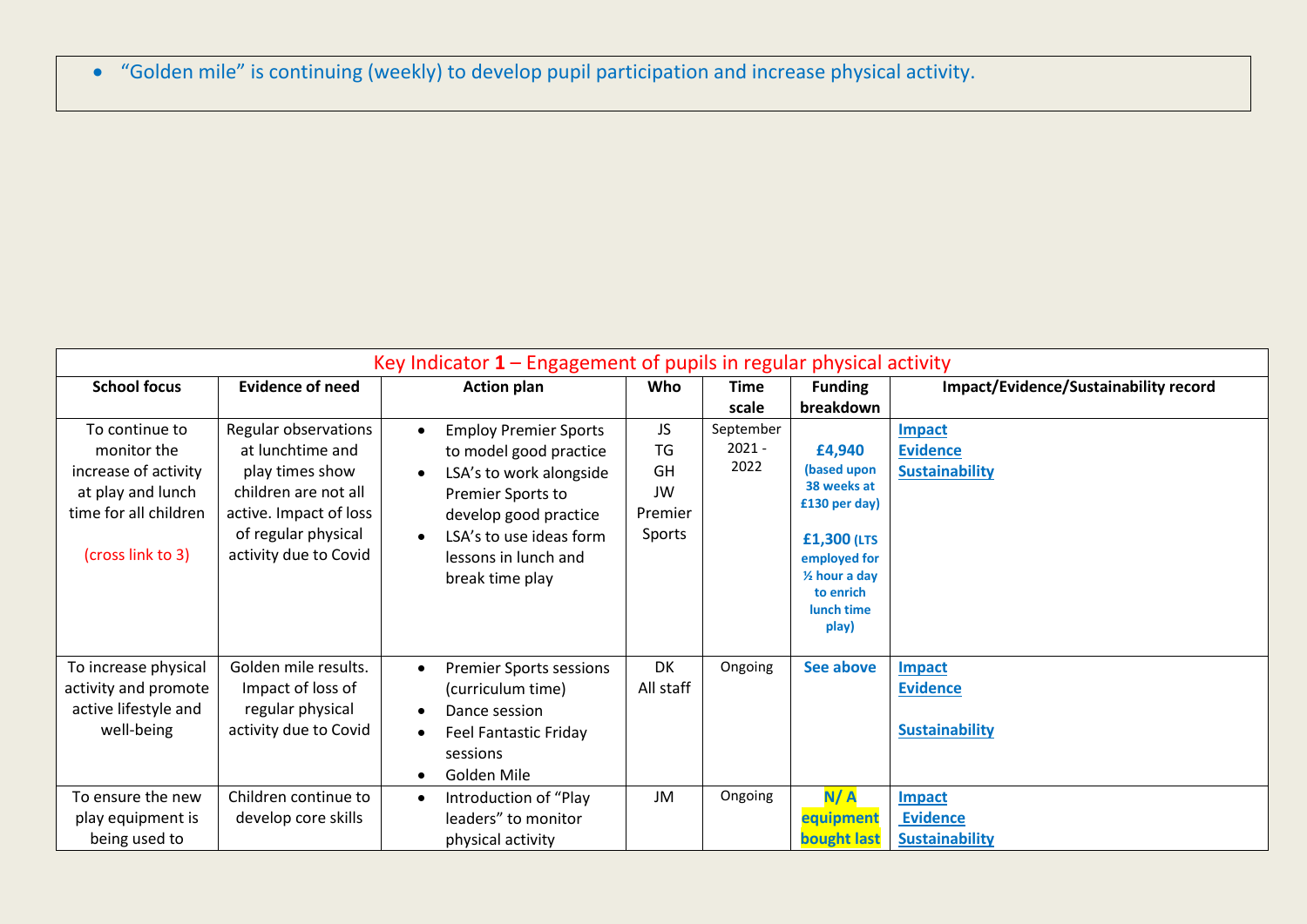| develop physical<br>activity in our<br>children.<br>(cross link to 4)                           | during play times<br>and lunch times.<br>New play equipment<br>is being used to<br>develop overall<br>physical activity. | Play leaders to<br>$\bullet$<br>encourage "good" play<br>especially amongst<br>those more inactive<br>children     | Play<br>leaders<br>(Year 2) |             | year -see<br>JS re:<br><b>scooters</b> |                                                                                                                                                                                                                                                                                                                                                                           |
|-------------------------------------------------------------------------------------------------|--------------------------------------------------------------------------------------------------------------------------|--------------------------------------------------------------------------------------------------------------------|-----------------------------|-------------|----------------------------------------|---------------------------------------------------------------------------------------------------------------------------------------------------------------------------------------------------------------------------------------------------------------------------------------------------------------------------------------------------------------------------|
| To continue to use<br>regular physical rest<br>breaks<br>(Key indicator 2)                      | To ensure all<br>children remain<br>physically active in<br>the school day                                               | Renew our '5 a day'<br>subscription<br>Jump start Jonny<br>Espresso - dance and P.E (20%<br>of subscription costs) | All                         | Ongoing     | £200<br>£200<br>£99                    | <b>Impact</b><br>All children are ready for learning and they will<br>have an enhanced attitude to health and wellbeing.<br><b>Evidence</b><br>Observations as a class. Pupil voice and teacher<br>feedback.<br><b>Sustainability</b><br>Children have a deeper understanding between<br>"being active" and "feeling good". Children are<br>ready for learning.           |
| To continue to<br>develop fine motor<br>skills in our learning                                  | To promote the<br>Physical<br>Development needs<br>of all children across<br>the school.                                 | Buy 2 new tuff trays and stands                                                                                    | <b>JM</b>                   | <b>ASAP</b> | <sup>?</sup>                           | Impact<br>Children can develop their overall learning including<br>the development of fine motor skills.<br><b>Evidence</b><br>Fine motor skills are developed (through<br>observations especially in the EYFS and the impact<br>after COVID). Fine motor skills are enhanced.<br><b>Sustainability</b><br>Overall enhanced development of learning across<br>the school. |
| To develop fine<br>motor skills/OT<br>development (build<br>upon a sensory<br>learning outcome) | To promote the fine<br>motor needs of our<br>children                                                                    | Buy a yoga ball<br>Buy some hard putty                                                                             | <b>JM</b><br>VL             | ASAP        | ?                                      | Impact<br>Children can develop their overall learning including<br>the development of fine motor skills.<br><b>Evidence</b><br>Fine motor skills are developed (through<br>observations especially in the EYFS and the impact<br>after COVID). Fine motor skills are enhanced.<br><b>Sustainability</b><br>Overall enhanced development of learning across<br>the school. |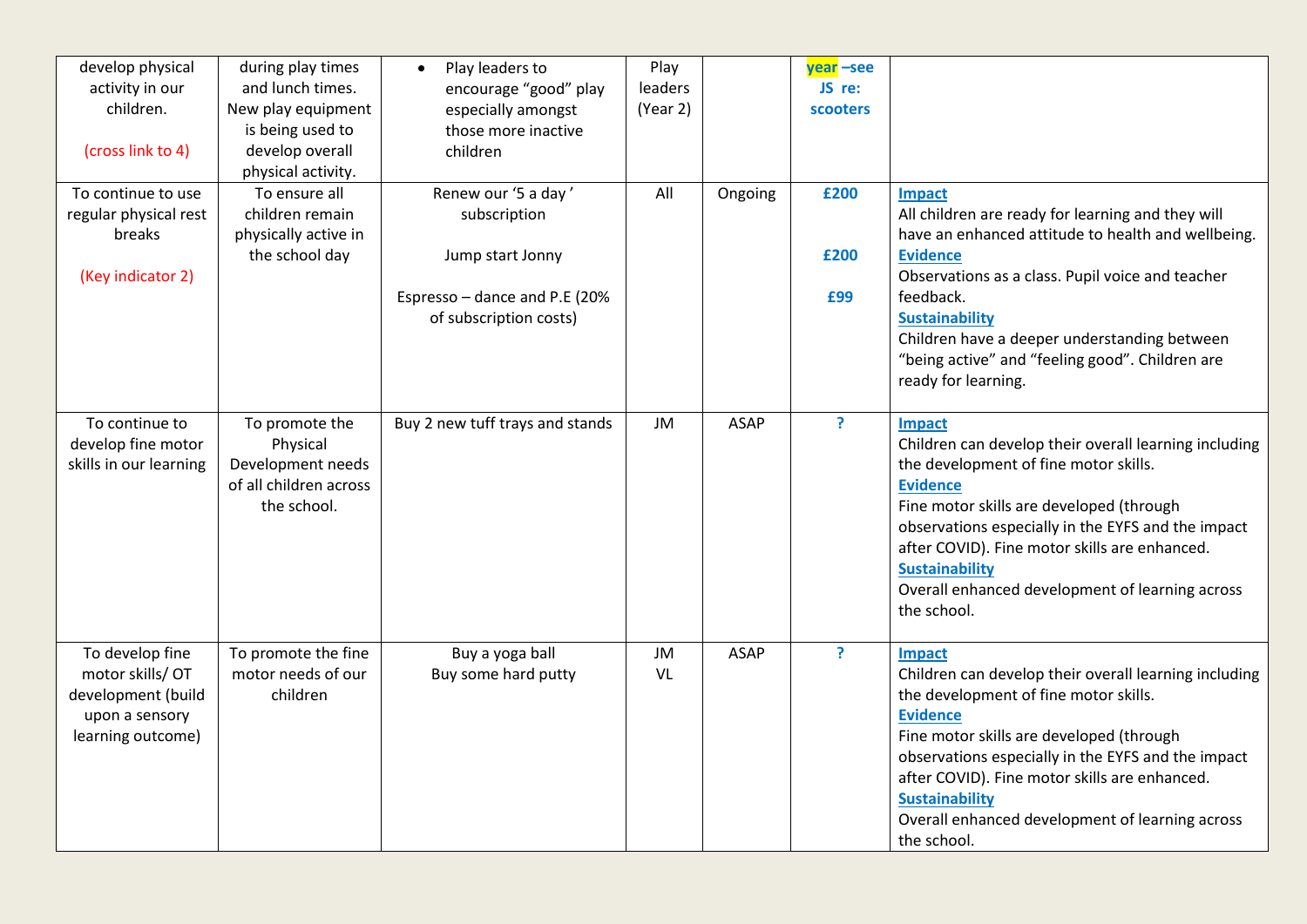|                        |                                              |                                                 |           |               |                | Key Indicator $2$ – The profile of PE and sport being raised across the school as a tool for whole school improvement |
|------------------------|----------------------------------------------|-------------------------------------------------|-----------|---------------|----------------|-----------------------------------------------------------------------------------------------------------------------|
| <b>School focus</b>    | <b>Evidence of need</b>                      | <b>Action plan</b>                              | Who       | <b>Time</b>   | <b>Funding</b> | Impact/Evidence/Sustainability record                                                                                 |
|                        |                                              |                                                 |           | scale         | breakdown      |                                                                                                                       |
| To continue to         | The need for all                             | http://www.dorking-                             | CS        | September     | £2,200         | <b>Impact</b>                                                                                                         |
| belong to the DSSP     | Dorking Schools to                           | schools.net/leisure.html                        | JM        | $2021 - July$ |                | Schools work together as a cluster and pool                                                                           |
| <b>Dorking Schools</b> | work together as a                           |                                                 |           | 2022          |                | resources to develop and provide a clear vision for                                                                   |
| Sports Partnership     | cluster and develop                          | School leader completed DSSP                    |           |               |                | the teaching of PE. There is a positive impact on                                                                     |
|                        | outstanding P.E                              | audit for school to form the                    |           |               |                | leadership of the subject. Enhanced curriculum                                                                        |
| To continue to         | provision                                    | basis of DSSP action plan                       |           |               |                | planning, teaching and learning. Club links are                                                                       |
| employ SSCO for the    |                                              |                                                 |           |               |                | developed.                                                                                                            |
| <b>DSSP</b>            |                                              | Attendance of festivals for Year                |           |               |                | <b>Evidence</b>                                                                                                       |
|                        |                                              | $1$ and $2$                                     |           |               |                | Schools work together.                                                                                                |
| (cross linked to 3)    |                                              | Discussions re new initiatives,                 |           |               |                | <b>Sustainability</b>                                                                                                 |
|                        |                                              | sports premium funding, latest                  |           |               |                | Enhanced quality of teaching and learning.                                                                            |
|                        |                                              | statistics and studies at clusters              |           |               |                |                                                                                                                       |
|                        |                                              | meeting                                         |           |               |                |                                                                                                                       |
|                        |                                              |                                                 |           |               |                |                                                                                                                       |
| To introduce and       | To enable children                           | Children and staff to<br>$\bullet$              | JM        | September     | N/A iPad       | Impact                                                                                                                |
| use IPads for          | to reflect on their                          | record PE sessions                              | All staff | $2021 - July$ | already        | Children can observe their learning and improve/                                                                      |
| recording P.E          | learning and                                 | Children to watch own<br>$\bullet$              |           | 2022          | bought-        | make positive suggestions for improvements.                                                                           |
| sessions               | improve their skills                         | learning, reflect on                            |           |               | need           | <b>Evidence</b>                                                                                                       |
|                        |                                              | learning seen and give                          |           |               | another?       | Children can see learning from ipad.                                                                                  |
|                        |                                              | positive feedback                               |           |               |                | <b>Sustainability</b>                                                                                                 |
|                        |                                              |                                                 |           |               |                | Enhanced quality of teaching and learning across                                                                      |
|                        |                                              |                                                 |           |               |                | the school. Children able to make own suggestions                                                                     |
|                        |                                              |                                                 |           |               |                | for improvement of learning.                                                                                          |
|                        |                                              |                                                 |           |               |                |                                                                                                                       |
|                        |                                              |                                                 |           |               |                |                                                                                                                       |
|                        |                                              |                                                 |           |               |                |                                                                                                                       |
|                        | Staff need                                   |                                                 |           |               |                |                                                                                                                       |
| Suitable outdoor /     |                                              | Purchase staff polo shirts/t                    | JM        | <b>ASAP</b>   | £300           | <b>Impact</b>                                                                                                         |
| PE clothing for        | appropriate clothing                         | shirts to promote PE learning                   |           |               |                | Staff will be able to go outside for learning in all                                                                  |
| adults                 | to go out in all                             | Purchase fleece/ waterproof<br>coats for staff. |           |               |                | weather.                                                                                                              |
|                        | weather conditions.                          |                                                 |           |               |                | <b>Evidence</b>                                                                                                       |
|                        | <b>Staff wearing St</b><br>Michaels outdoor/ |                                                 |           |               |                | All staff have access to the new clothing to ensure                                                                   |
|                        |                                              |                                                 |           |               |                | that they are engaged in children's' learning across                                                                  |
|                        | PE clothing                                  |                                                 |           |               |                | the school.                                                                                                           |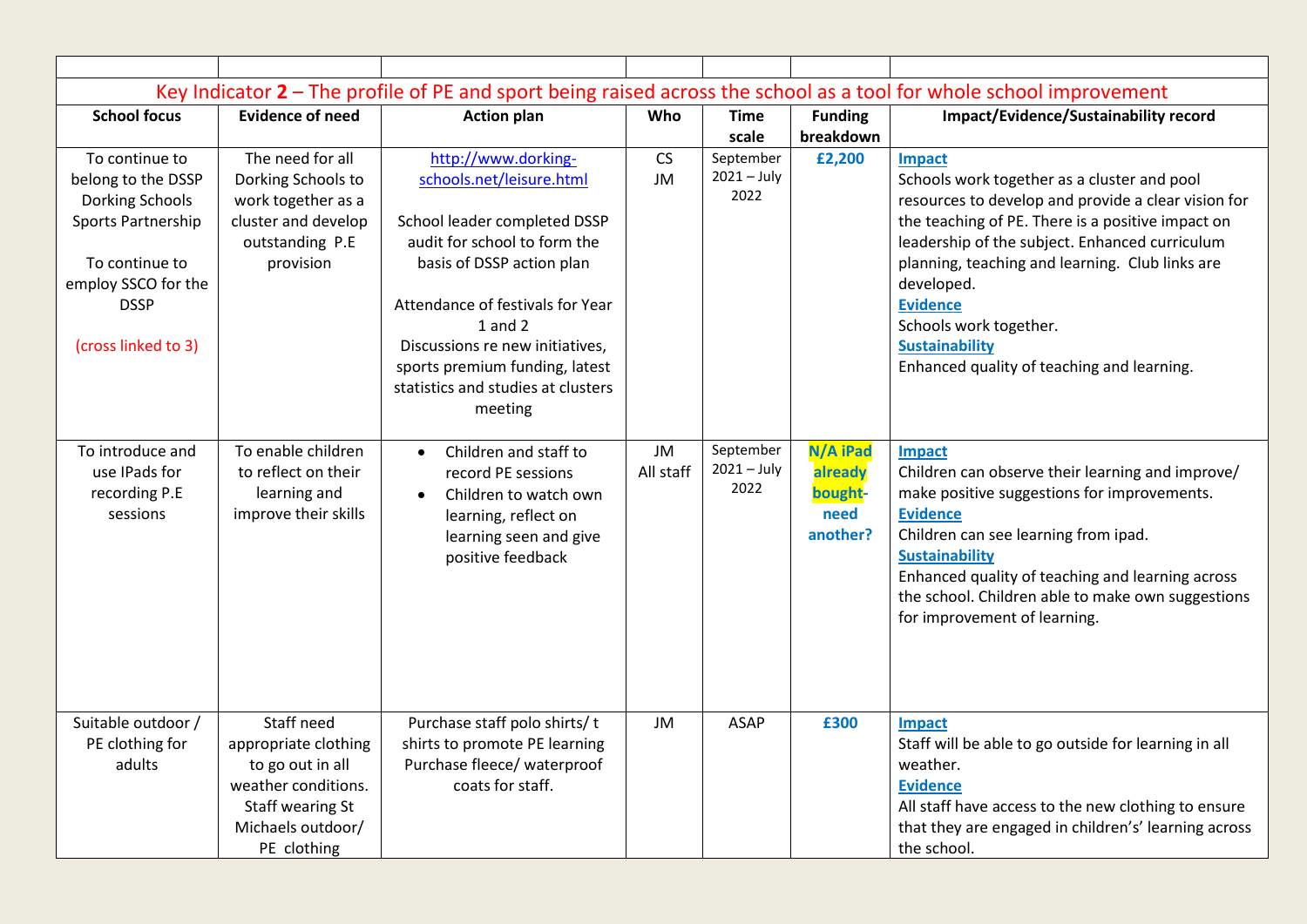|                                                                                                                    | promotes outdoor<br>sport profile                                                                                     |                                                                                                                                                                         |                 |                                    |                                                       | <b>Sustainability</b><br>Clothing purchased and available across the school.                                                                                                                                                                                                                                                                                                                                                                    |  |  |
|--------------------------------------------------------------------------------------------------------------------|-----------------------------------------------------------------------------------------------------------------------|-------------------------------------------------------------------------------------------------------------------------------------------------------------------------|-----------------|------------------------------------|-------------------------------------------------------|-------------------------------------------------------------------------------------------------------------------------------------------------------------------------------------------------------------------------------------------------------------------------------------------------------------------------------------------------------------------------------------------------------------------------------------------------|--|--|
| Key Indicator 3 - Increased confidence, knowledge and skills of all staff in teaching PE and sport                 |                                                                                                                       |                                                                                                                                                                         |                 |                                    |                                                       |                                                                                                                                                                                                                                                                                                                                                                                                                                                 |  |  |
| <b>School focus</b>                                                                                                | <b>Evidence of need</b>                                                                                               | <b>Action plan</b>                                                                                                                                                      | Who             | <b>Time</b><br>scale               | <b>Funding</b><br>breakdown                           | <b>Impact/Evidence/Sustainability record</b>                                                                                                                                                                                                                                                                                                                                                                                                    |  |  |
| To continue to<br>develop Forest<br>School                                                                         | The need for<br>continued increase<br>of knowledge to<br>include up to date<br>training for learning<br>outdoors.     | JS to implement learning into<br>lessons and to feedback to all<br>staff                                                                                                | JS.             | September<br>$2021 - July$<br>2022 | £4,266                                                | <b>Impact</b><br>Children more active both inside and outside.<br><b>Evidence</b><br>Increased activity in the curriculum through the<br>teaching of Forest school.<br><b>Sustainability</b><br>Enhanced quality of teaching and learning across all<br>year groups.                                                                                                                                                                            |  |  |
| Time for P.E lead to<br>co-ordinate events<br>and lead the subject                                                 | Increased<br>knowledge and<br>expertise.<br>Organisation of P.E<br>to ensure<br>outstanding<br>provision is offered   | JM to be given time out of the<br>room to attend DSSP meetings<br>and to organise events, 3 star<br>mark evidence and to look at<br>whole school development for<br>P.E | JM              | Ongoing                            | £400 to be<br>used next<br>term on<br>supply<br>cover | <b>Impact</b><br>The PE curriculum and development will be<br>outstanding and teaching and learning will be at<br>least good or outstanding.<br><b>Evidence</b><br>Pupil voice. Teacher feedback. Parent questionnaire<br>if necessary.<br><b>Sustainability</b><br>Provision is embedded in the school curriculum. All<br>teachers are skilled in teaching a range of sports<br>and sporting skills. Profile of PE is raised in the<br>school. |  |  |
|                                                                                                                    |                                                                                                                       | Key Indicator 4 - Broader experience of a range of sports and activities offered to all pupils                                                                          |                 |                                    |                                                       |                                                                                                                                                                                                                                                                                                                                                                                                                                                 |  |  |
| <b>School focus</b>                                                                                                | <b>Evidence of need</b>                                                                                               | <b>Action plan</b>                                                                                                                                                      | Who             | <b>Time</b><br>scale               | <b>Funding</b><br>breakdown                           | <b>Impact/Evidence/Sustainability record</b>                                                                                                                                                                                                                                                                                                                                                                                                    |  |  |
| To develop a<br>creative curriculum<br>To provide teachers<br>with CPD, linking to<br>dance<br>(cross linked to 3) | The need to develop<br>teachers' expertise<br>in the teaching of<br>dance across the<br>school.<br>Covid restrictions | Introduction of "Feel<br>$\bullet$<br>Fantastic Friday"<br>Use dance scheme of<br>$\bullet$<br>work to develop<br>physical activity                                     | JM<br>All staff | September<br>$2021 - July$<br>2022 | $£697 + VAT$                                          | Impact<br>Children will be more active across the school.<br><b>Evidence</b><br>Cross links with other curriculum areas.<br><b>Sustainability</b><br>Enhanced quality of learning across the school.                                                                                                                                                                                                                                            |  |  |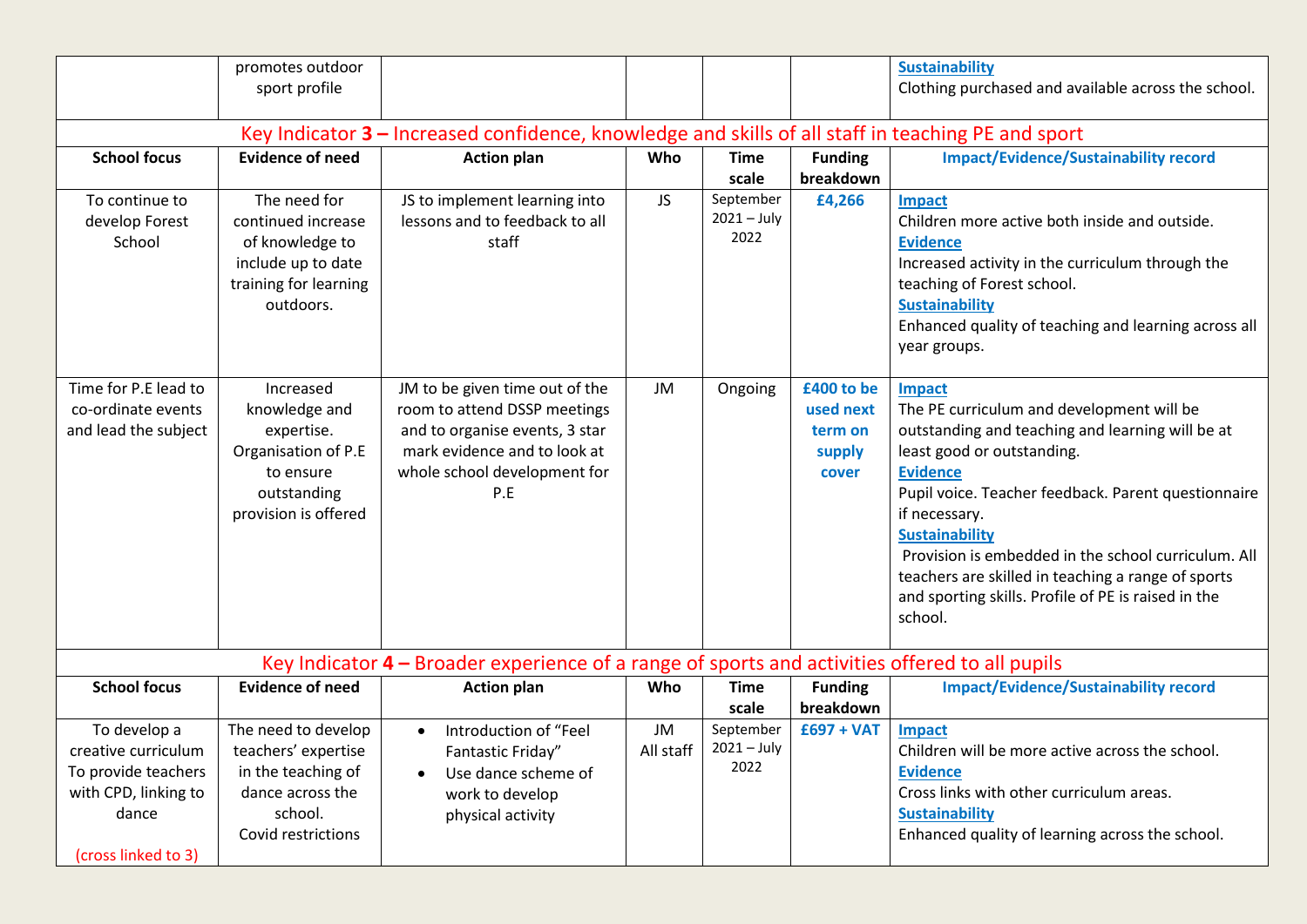|                                                                                        |                                                                                | Purchase imoves (dance<br>scheme)              |     |                                    |                                             |                                                                                                                                                                                                                                                                         |
|----------------------------------------------------------------------------------------|--------------------------------------------------------------------------------|------------------------------------------------|-----|------------------------------------|---------------------------------------------|-------------------------------------------------------------------------------------------------------------------------------------------------------------------------------------------------------------------------------------------------------------------------|
| To purchase<br>equipment for<br>Forest School to<br>ensure all children<br>are active. | Not all children are<br>taking part and<br>active due to lack of<br>resources. | JS to find resources and cost up<br>resources. | JS. | September<br>$2020 - July$<br>2021 | £268<br>(carried<br>over from<br>last year) | <b>Impact</b><br>Children are more active as learning is developed<br>outside.<br><b>Evidence</b><br>Children are more active whilst learning outside.<br>Creative learning happens outside.<br><b>Sustainability</b><br>Learning is developed both inside and outside. |

\*Key indicator 5 is also met via Sports Day and within P.E lessons delivered but does not have a specific cost attached to it.

| Key Indicator $5$ – Increased participation in competitive sport                                                                                                                                                                      |                                                                                                       |                                                                         |                  |                                    |                                                                 |                                                                                                                                                                                                                                                                                      |  |
|---------------------------------------------------------------------------------------------------------------------------------------------------------------------------------------------------------------------------------------|-------------------------------------------------------------------------------------------------------|-------------------------------------------------------------------------|------------------|------------------------------------|-----------------------------------------------------------------|--------------------------------------------------------------------------------------------------------------------------------------------------------------------------------------------------------------------------------------------------------------------------------------|--|
| <b>School focus</b>                                                                                                                                                                                                                   | <b>Evidence of need</b>                                                                               | <b>Action plan</b>                                                      | Who              | <b>Time</b><br>scale               | <b>Funding</b><br>breakdown                                     | <b>Impact/Evidence/Sustainability record</b>                                                                                                                                                                                                                                         |  |
| To continue to offer<br>a wide range of<br>clubs to ensure all<br>pupils are involved<br>in extra activities.<br>Focus on children<br>who do not choose<br>to attend additional<br>clubs and provide<br>extra activities for<br>them. | Impact of loss of<br>regular physical<br>activity due to Covid                                        | Run a Forest School<br>after club<br>Run an After school<br>sports club | JS.<br>VL<br>DK. | September<br>$2021 - July$<br>2022 | <b>Parents to</b><br>cover costs<br>as all paid<br><b>clubs</b> | <b>Impact</b><br>All children are offered extra activity outside of the<br>school day.<br><b>Evidence</b><br><b>Sustainability</b><br>More children are active. A "love" of keeping active<br>outside of the school day is developed.                                                |  |
| To continue to<br>provide<br>opportunities for<br>participation in DSSP<br>interschool festivals                                                                                                                                      | There is a need for<br>our children to<br>continue to<br>participate in<br>interschool<br>activities. | Take part in inter school<br>activities organised by the<br><b>DSSP</b> | JM               | September<br>$2021 - July$<br>2022 | <b>Mini bus</b><br>£2,000<br>(estimate)                         | <b>Impact</b><br>Children to be involved in more competitive sports<br>(interschool festival)<br><b>Evidence</b><br><b>Sustainability</b><br>Children from Yr. 1 and 2 were involved in a virtual<br>festival, then lockdown so festivals were<br>postponed. Hopefully resumed soon. |  |